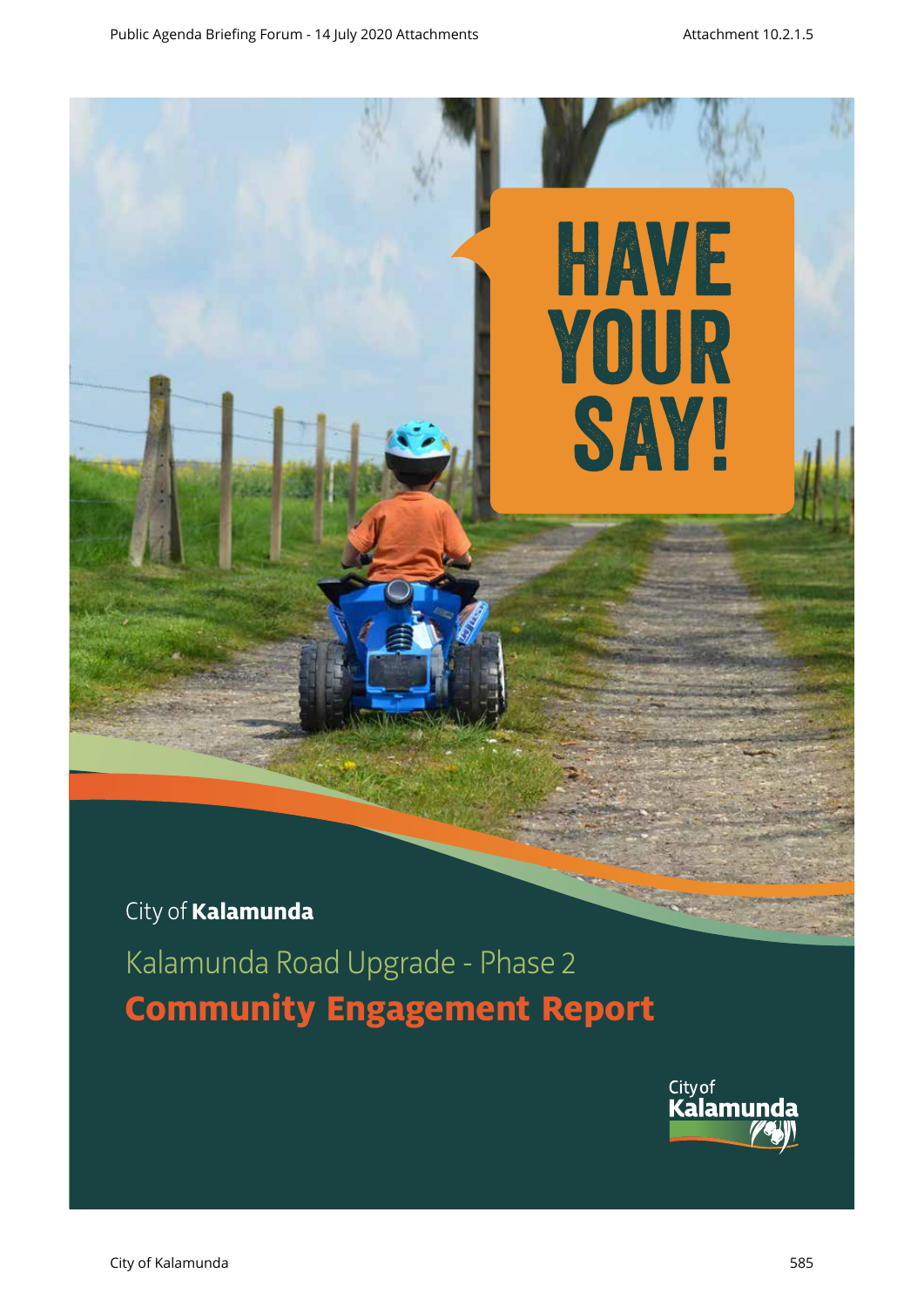

## **Background**

The City of Kalamunda is seeking to identify the future road functions and capacities for Kalamunda Road from Abernethy Road to Roe Highway, High Wycombe. Cardno has been appointed to create a Kalamunda Road Functional Review and Upgrade Plan, which will identify the long term optimum function of Kalamunda Road and produce a forward plan for the upgrade of the road.

The section of Kalamunda Road in the project area runs from Abernethy Road to Roe Highway, High Wycombe. It is anticipated the works could evolve to different functional outcomes depending on the planning and design that is undertaken, and the stakeholder feedback received.

There are two functions that are most likely to develop:

- 1. A Lower Capacity Main Street, and
- 2. A Higher Capacity Distributor Road.

The chosen outcome will affect factors including the speed and volume of traffic, the amount of trees and vegetation in the streetscape, and the amount of priority given to pedestrian and cycling facilities.

The road upgrade will be of strong interest to many people in the area; and to a lesser extent, users of the road who live further afield. A well designed road will improve safety, amenity and access whilst balancing the needs of different road users.

As part of long-term planning for the City of Kalamunda's transport network, the City asked for community input on the new concept designs for Kalamunda Road between Abernethy Road and Roe Highway, High Wycombe.

Concept designs for this section of Kalamunda Road include:

- 1. In the next few years
	- a. close Fernan Rd at Kalamunda Rd
	- b. a pedestrian crossing by Fernan Road, to be upgraded to a signalised crossing
	- c. a new roundabout at the intersection of Range Court and Kalamunda Road
	- d. closure of the existing Range View Road access to Kalamunda Road with the opening of Range Court to align with Hawkevale Road at a new roundabout.
	- e. a new roundabout at the intersection of Cyril Road and Kalamunda Road
	- f. streetscaping upgrades from Cyril Road to Roe Highway.
- 2. From around 2025 and later
	- a. a new roundabout at the intersection of Stirling Crescent and Kalamunda Road
	- b. streetscaping upgrades from Abernethy Road to Wittenoom Road.
- 3. From around 2035 and later
	- a. Streetscaping upgrades of all remaining sections
	- b. Retention of the roundabout (as is) at Newburn Road and Kalamunda Road.
- 4. Across all sections
	- a. New on-road cycle lanes
	- b. Improved shared paths on both sides of the road.

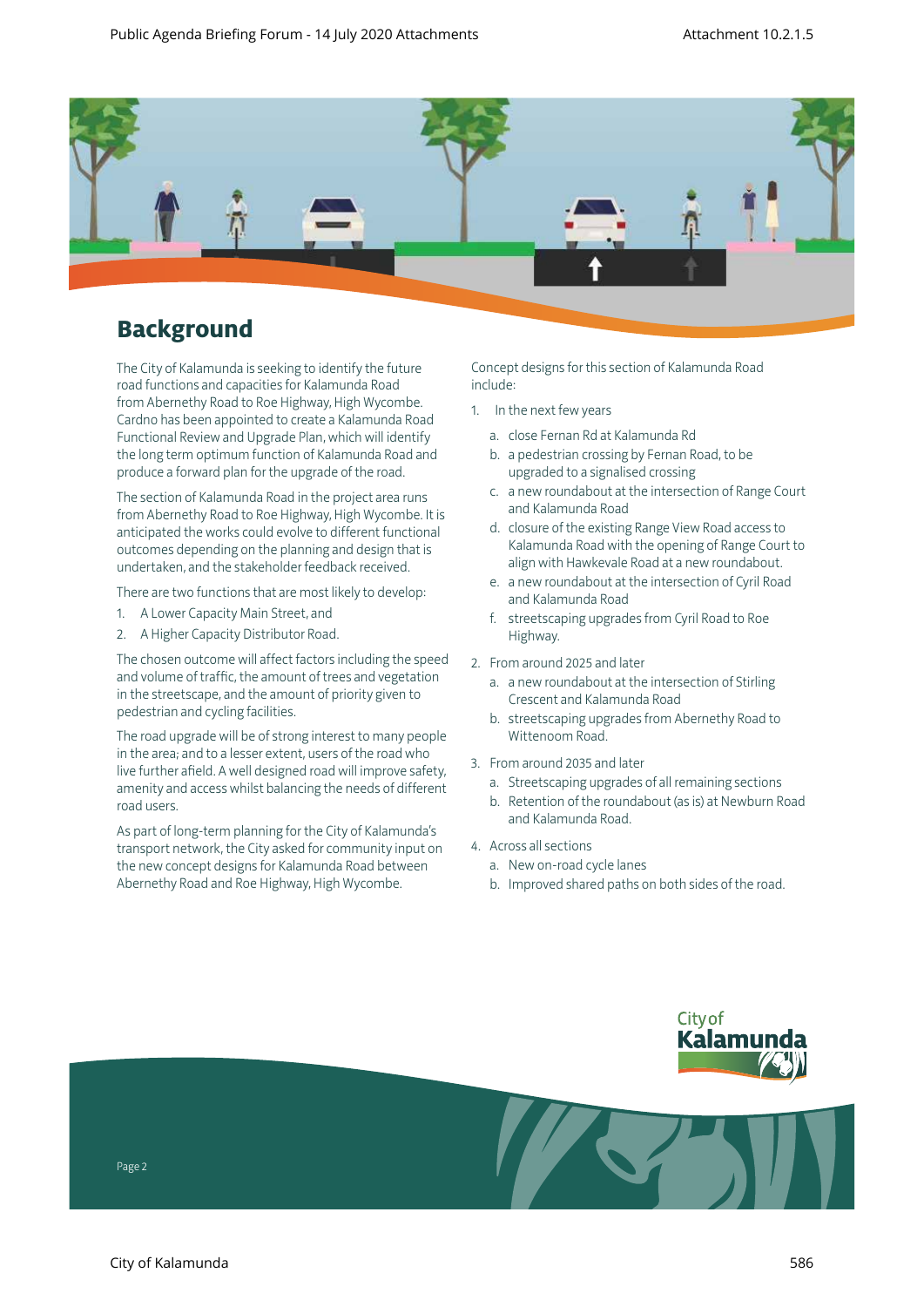## **Phase 1 Community Consultation**

### Consultation process

The engagement and consultation process shared information to interested stakeholders to raise awareness of the project and collect feedback. This feedback informed the design options.

Feedback was collected via a survey form on the City's Engage Kalamunda website and printed copies at City-managed locations.

### Stakeholder information sessions

- A community workshop held at High Wycombe Library on 8 April 2019
- A business breakfast held on 9 April 2019
- Public submissions
- Direct engagement with non-residential stakeholders including schools, businesses and public agencies.

### Phase 1 Survey

The survey requested feedback about:

- Existing conditions on Kalamunda Road respondents rated their satisfaction (very dissatisfied, dissatisfied, neither, satisfied, and very satisfied) with several aspects of the road, including road features, streetscape, bus facilities, bicycle facilities, and pedestrian facilities.
- The preferred new layout for Kalamunda Road respondents selected their preferred layout (illustrated in Figure 1 and Figure 2).



*Figure 1: Lower capacity main street*



*Figure 2: Higher capacity distributor road*

## Survey results

In total, 224 survey responses were received with good representation from residents (91% of respondents) and businesses (9.8%). The majority of respondents reported living in High Wycombe (72.3%), Maida Vale (5.8%) or Kalamunda (4.9%), with the remainder living in suburbs outside the City of Kalamunda.

The main form of road transport used by respondents was the motor vehicle with 50.7% of all responses.

Other forms of transport included - 37.3% walking, 16.9% public transport/bus, 9.5% cycling, 4.5% taxi/rideshare, 2.5% motorcycle/scooter and 0.5% heavy vehicles.

Many people in the area reported shopping locally with High Wycombe Village Shopping Centre the most common destination (48.5%). The next three most common destinations were Kalamunda (37.4%), Perth City (31.0%) and Midland (29.8%).

#### Level of satisfaction with road features

#### Level of satisfaction with road features



The following significant concerns related to the road features were raised:

- Intersection designs 63.1% dissatisfied or very dissatisfied The amount of traffic on the road - 59.9% dissatisfied or very
- dissatisfied • Interaction with pedestrians and cyclists while driving -

50.3% dissatisfied or very dissatisfied.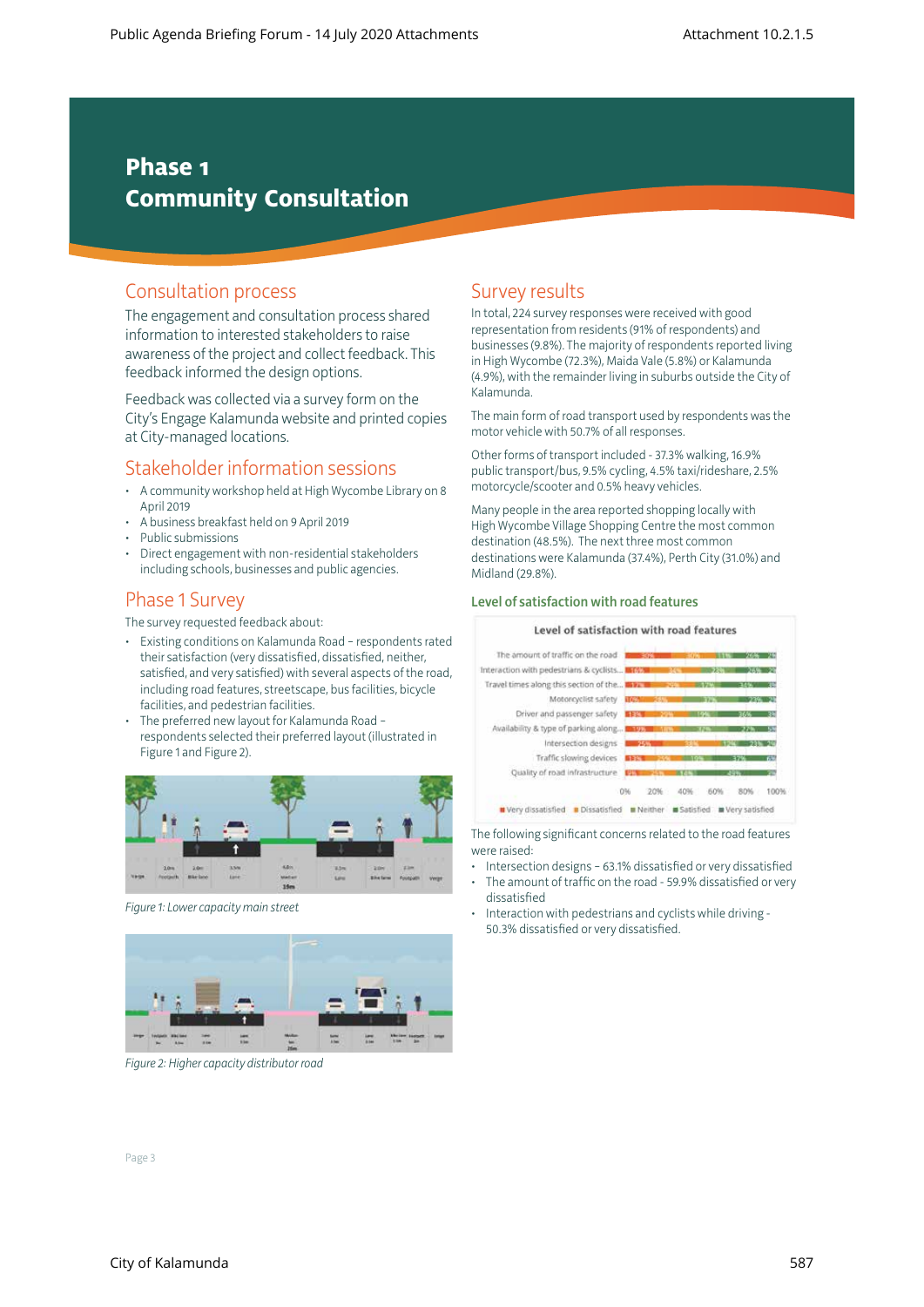#### Level of satisfaction with streetscape

|                                          | Level of satisfaction with streetscape<br>2) - 2008년 전쟁 : 공사 1, 2013년 개발 사이트 전 2019년 10월 10일 |      |                  |     |  |
|------------------------------------------|----------------------------------------------------------------------------------------------|------|------------------|-----|--|
| Amount & quality of public art           |                                                                                              |      |                  |     |  |
| Amount of trees & quality of landscaping | 3,798                                                                                        |      |                  |     |  |
| Overall appearance & level of appeal     | <b>TIM</b>                                                                                   |      |                  |     |  |
|                                          |                                                                                              | -20% |                  | 60% |  |
| Very dissatisfied                        | Doutstriffed                                                                                 |      | # Very satisfied |     |  |

52.8% of respondents were either 'very dissatisfied' or 'dissatisfied' with the number of trees and quality of landscaping along the road. The majority of respondents were unhappy with current streetscape.

#### Level of satisfaction with bicycle facilities



The majority of respondents were mostly dissatisfied or very dissatisfied.

#### Level of satisfaction with bus facilities

The majority of respondents were mainly satisfied or provided no indication in relation to both location and quality of bus stops and safety and ease of getting to and from bus stops.



#### Level of satisfaction with pedestrian facilities



The majority of respondents were generally neutral towards the overall pedestrian experience. However, they expressed strong dissatisfaction with specific aspects of pedestrian facilities such as number of facilities (47.9%), safety of pedestrians (44.7%) and quantity of shade available (43.5%).

#### Layout preference



Respondents were asked to rate different aspects of the two options (lower capacity vs higher capacity) with 58% of all respondents indicating a preference for the Lower Capacity option, 36% selecting the Higher Capacity option and about 6% indicating no preference for either.

#### Response

Based on the community's response and feedback, the City of Kalamunda endorsed Kalamunda Road between Roe Highway and Abernethy Road becoming a lower capacity local road and began developing the proposed concept design.

#### Traffic analysis

Critical intersections were analysed using Industry standard Sidra traffic analysis software to assess the impact and performance of the proposed concept design intersection treatments.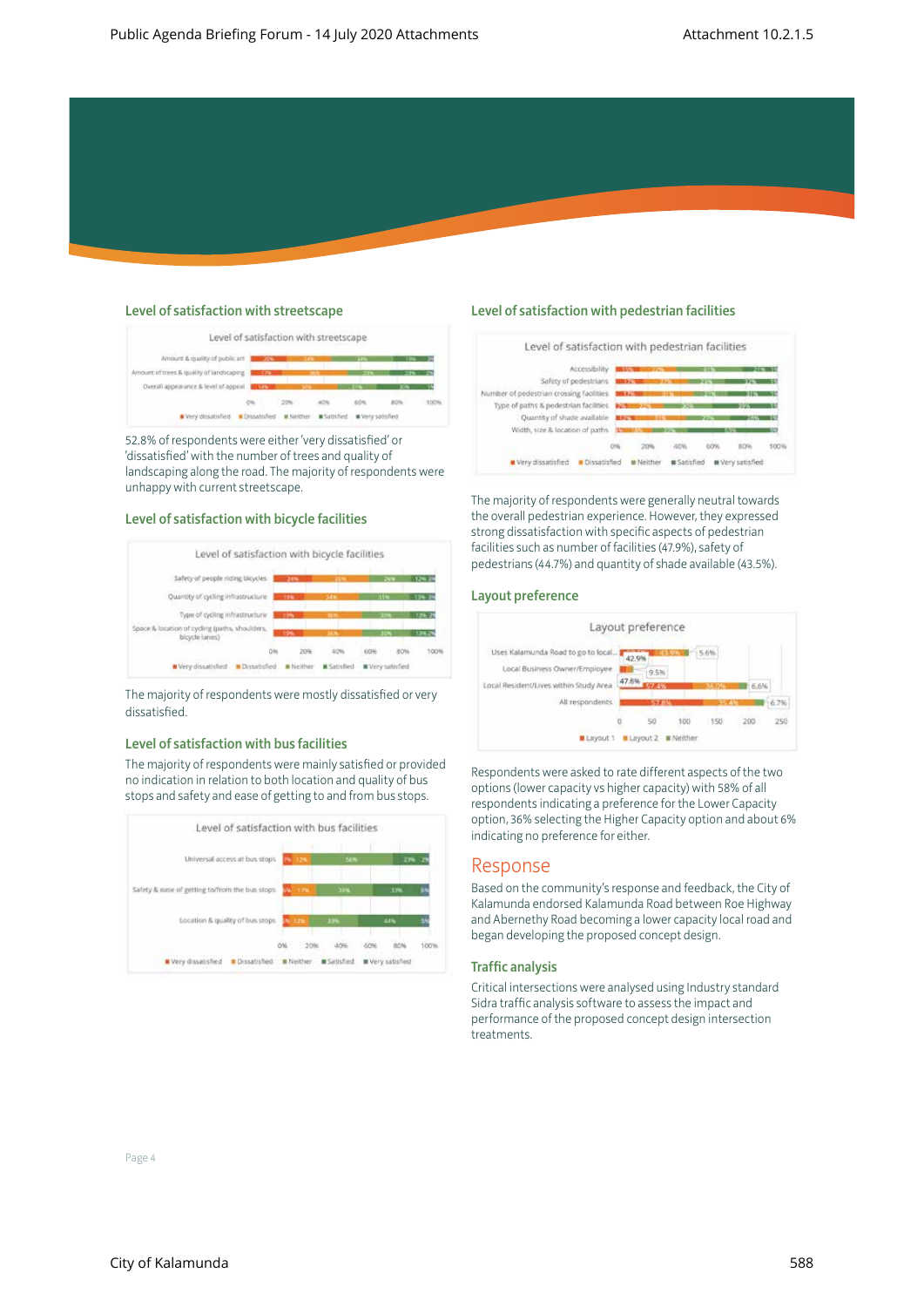## **Phase 2 Community Consultation**

Community Consultation for the project was delivered in line with a Communications and Engagement Plan prepared in line with IAP2 best practice principles.

Engagement was designed for transparency and inclusiveness through measured collaboration with the City of Kalamunda community and project stakeholders.

## **The Survey received 29 responses.**

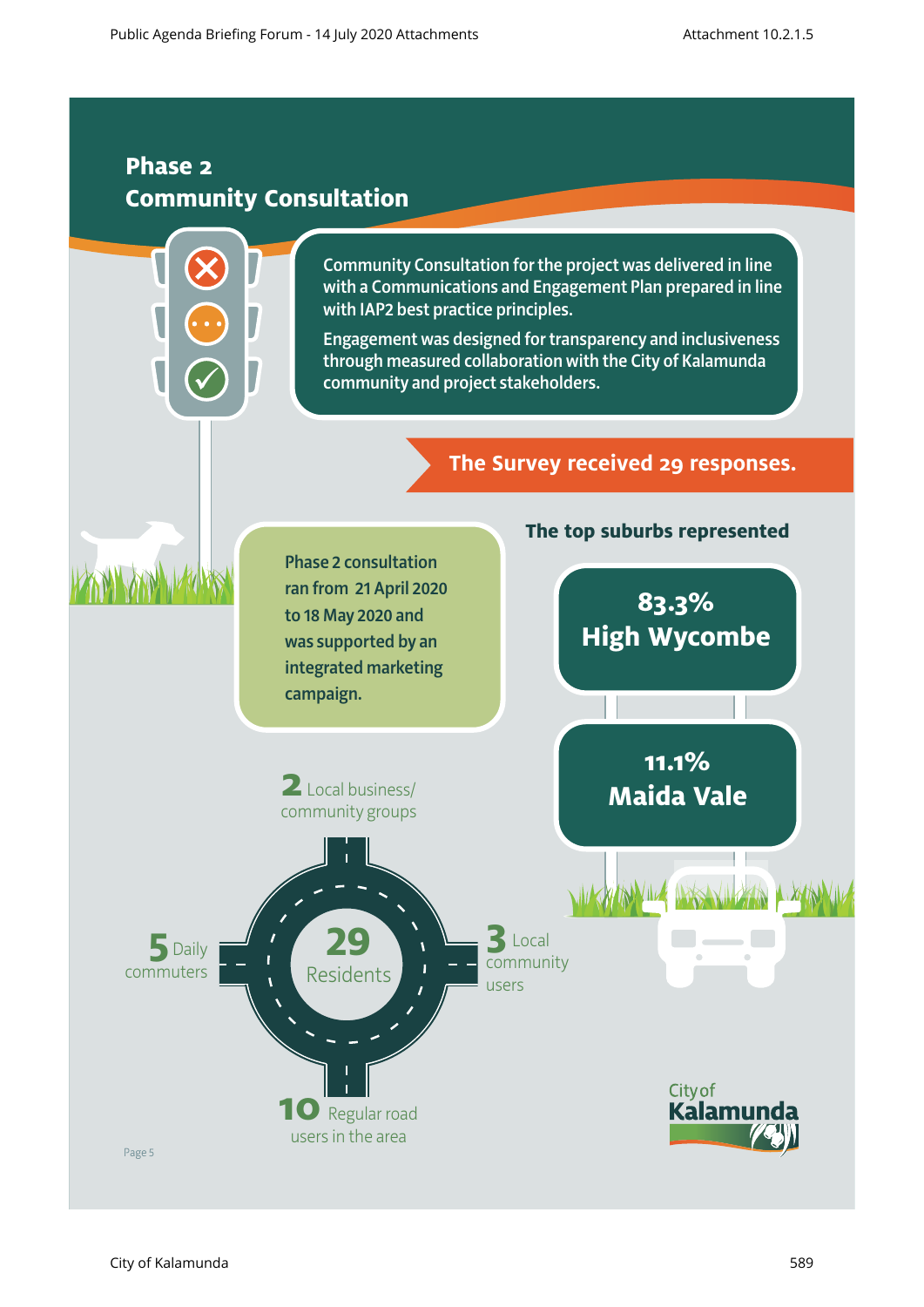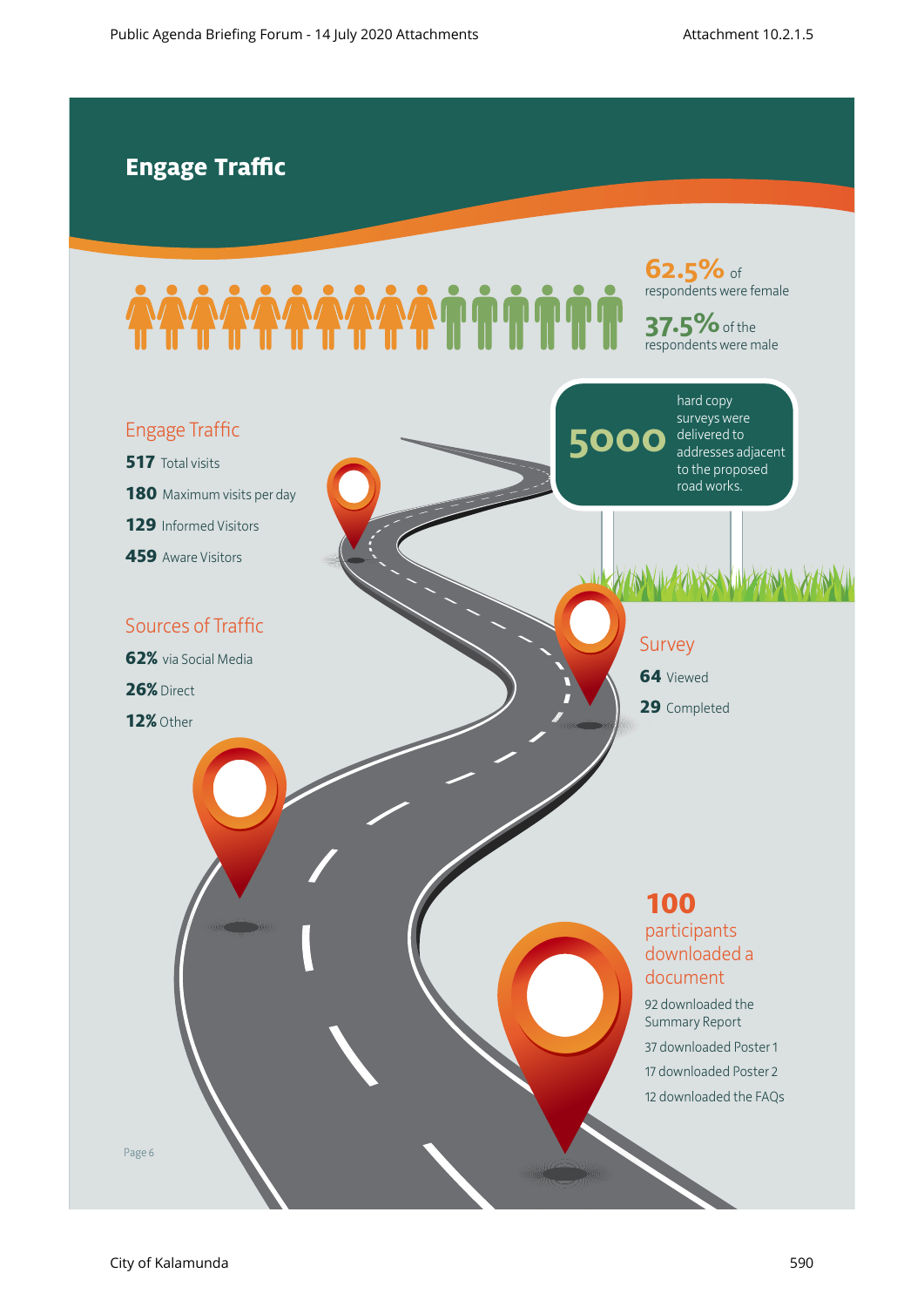# **Top performing post**

| Published by Buffer [?] · 28 April · @                                                                                                                                                                                                                                                                                                                                           | 0.0.0<br>6,946 People Reached                                                                        |                                  |                                                                                                                                                                                                                    |
|----------------------------------------------------------------------------------------------------------------------------------------------------------------------------------------------------------------------------------------------------------------------------------------------------------------------------------------------------------------------------------|------------------------------------------------------------------------------------------------------|----------------------------------|--------------------------------------------------------------------------------------------------------------------------------------------------------------------------------------------------------------------|
| Tell us what you think about the next phase of upgrades for<br>Kalamunda Road between Abernethy Road and Roe Highway, High<br>Wycombe.                                                                                                                                                                                                                                           |                                                                                                      | 102 Reactions, comments & shares |                                                                                                                                                                                                                    |
| Concept plans and the community feedback survey are available online<br>at http://engage.kalamunda.wa.gov.au.                                                                                                                                                                                                                                                                    | 21<br><b>O</b> Like                                                                                  | 5<br>On post                     | 16<br>On shares                                                                                                                                                                                                    |
| Comments close 5pm, 18 May 2020 See more                                                                                                                                                                                                                                                                                                                                         | 1<br><b>Wow</b>                                                                                      | 0<br>On post                     | 1<br>On shares                                                                                                                                                                                                     |
|                                                                                                                                                                                                                                                                                                                                                                                  | 71<br>Comments                                                                                       | 10<br>On Post                    | 61<br>On Shares                                                                                                                                                                                                    |
| <b>HAVE</b>                                                                                                                                                                                                                                                                                                                                                                      | 9<br><b>Shares</b>                                                                                   | 9<br>On Post                     | $^{\circ}$<br>On Shares                                                                                                                                                                                            |
| YOUR                                                                                                                                                                                                                                                                                                                                                                             | 517 Post Clicks                                                                                      |                                  |                                                                                                                                                                                                                    |
| <b>SAYI</b>                                                                                                                                                                                                                                                                                                                                                                      | 26<br>Photo views                                                                                    | 246<br>Link clicks 1             | 245<br>Other Clicks /                                                                                                                                                                                              |
|                                                                                                                                                                                                                                                                                                                                                                                  | <b>NEGATIVE FEEDBACK</b>                                                                             |                                  |                                                                                                                                                                                                                    |
|                                                                                                                                                                                                                                                                                                                                                                                  |                                                                                                      | "Definitely upgrade it's         |                                                                                                                                                                                                                    |
| "Fix the ridiculous entry and exits from Coles shopping centre. Despite<br>many emails and suggestions you do nothing but blame the shopping<br>centre owners. YOU approved the plans so YOU need to fix before<br>someone gets injured by the idiots doing ILLEGAL right hand turns<br>coming out onto Kalamunda Road."                                                         |                                                                                                      |                                  | looking very tired and old and<br>we need to stop all the trucks<br>going through the suburbs."                                                                                                                    |
| "Because they won't be<br>considerate and ride single file,<br>we will pamper them and look<br>after the minority with new<br>paths to keep them off the<br>roads - which they won't use<br>because the roads don't align<br>with where they want to go.<br>Getting rid of the traffic lights<br>at Roe and Tonkin highway<br>would of been a better way to<br>spend the money!" | <b>Comments on</b><br><b>Facebook</b><br>(by commentators who<br>chose NOT to complete a<br>Survey.) | attention.                       | "Love the new grass<br>trees and rocks on<br>Kalamunda road. I<br>haven't seen it finished<br>yet, but it's about time<br>the presentation and<br>gardens got some<br>I think High Wycombe<br>needs more of this." |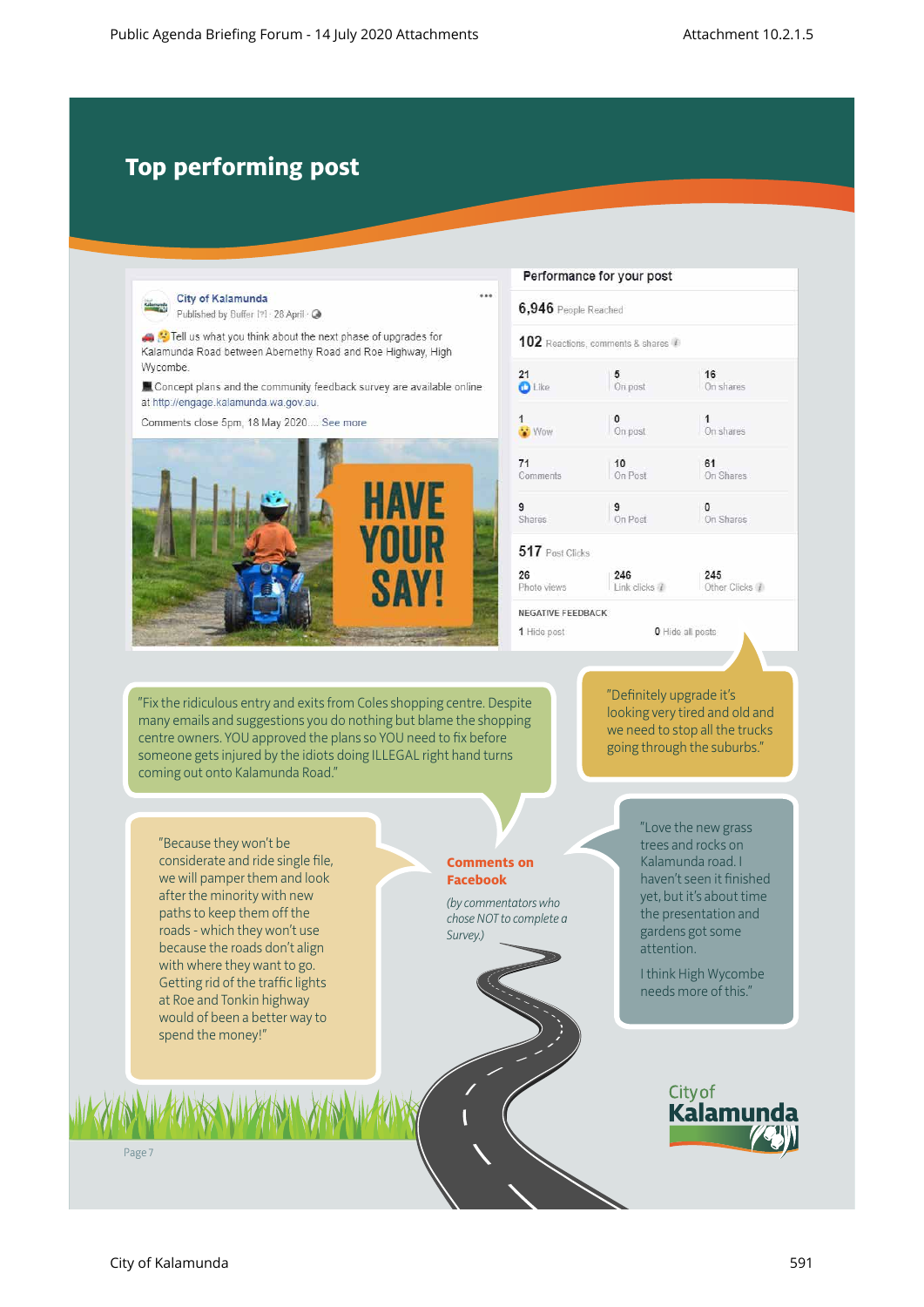## **Survey Results**



#### Q2. Please tell us why you rated the proposed plan as you did and any other comments.

| Respondent |                       | Comment                                                                                                                                                                                                                                                                                   |
|------------|-----------------------|-------------------------------------------------------------------------------------------------------------------------------------------------------------------------------------------------------------------------------------------------------------------------------------------|
| 3          | <b>Strongly Agree</b> | Addresses the issues likely to be experienced at Hawkevale Road intersection with Kalamunda<br>Road when the Karingal Green Aged Care Precinct opens. All proposals should work together to<br>slow traffic and improve access by local traffic.                                          |
|            |                       | Delivery trucks to businesses and Aged Care Precinct will probably hate the number and<br>narrowness of roundabouts but will still need to navigate them unless they take rat runs such as<br>those used through Karingal Green to avoid the roundabouts on Hawkevale Road by big trucks. |
| 4          | <b>Strongly Agree</b> | Reduces non-local traffic and congestion, hopefully will steer trucks back onto Great Eastern/Roe<br>Hwy.                                                                                                                                                                                 |
| 10         | <b>Strongly Agree</b> | I really like the idea of the roundabouts, keeping traffic flowing. Strongly agree with Stirling<br>Crescent & Hawkevale/Range                                                                                                                                                            |
|            |                       | View, quite often I get stuck pulling out of Hawkevale, with increased traffic flow through to<br>Karringal this will help.                                                                                                                                                               |
| 13         | <b>Strongly Agree</b> | I have supported the idea all along of allowing residents to access Kalamunda Rd in a safe manner<br>by installing roundabouts.                                                                                                                                                           |
| 14         | <b>Strongly Agree</b> | This is the perfect balance between Kalamunda Road being an arterial link of City of Kalamunda,<br>and a residential area                                                                                                                                                                 |
|            |                       | The current design of Kalamunda Road almost separates our suburb of High Wycombe, and I feel<br>this will improve that significantly.                                                                                                                                                     |
| 21         | <b>Strongly Agree</b> | The proposed concept plan will greatly improve traffic flow on Kalamunda Road. I suggest that<br>the proposed new roundabout at Stirling Crescent be brought forward to was congestion at that<br>point.                                                                                  |
| 22         | <b>Strongly Agree</b> | Will improve access to Kalamunda Rd for local residents, slow the traffic, safer for pedestrians and<br>will look prettier and more like a town centre.                                                                                                                                   |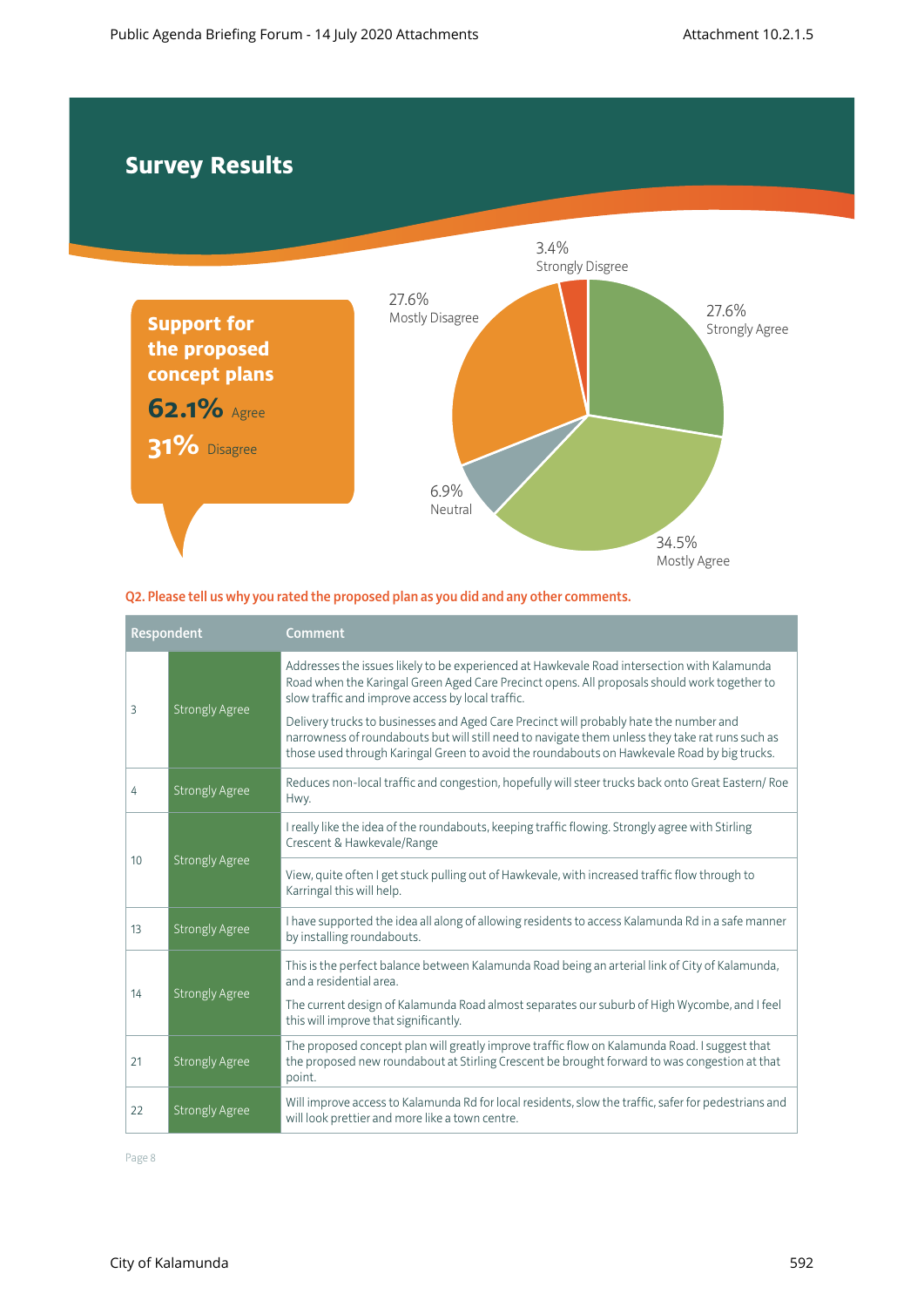| 29             | <b>Strongly Agree</b>  | Anything to improve traffic flow and conditions on Kalamunda Road will be a benefit as it only<br>needs one bus to stop near Newburn Road/Chipping Road and it's chaos.                                                                                                                                                                                                                                                                              |
|----------------|------------------------|------------------------------------------------------------------------------------------------------------------------------------------------------------------------------------------------------------------------------------------------------------------------------------------------------------------------------------------------------------------------------------------------------------------------------------------------------|
| 6              | <b>Mostly Agree</b>    | I think some of the intersection upgrades could be improved on.                                                                                                                                                                                                                                                                                                                                                                                      |
| 11             | <b>Mostly Agree</b>    | Why traffic lights instead of pedestrian crossing? I am going to suggest, AGAIN, that roundabouts<br>are designed to slow traffic, so that traffic from all directions have an equal chance to enter, and<br>that with traffic slowed there should be no need to use lights to allow pedestrians to cross.                                                                                                                                           |
| 15             | <b>Mostly Agree</b>    | The single lane with cycle path and wide foot path is ideal. Trucks need to be stopped from<br>using Kalamunda road as a cut through. The state government spent money so trucks could use<br>Abernethy and great eastern bypass, not Kalamunda road as a short cut.                                                                                                                                                                                 |
| 16             | <b>Mostly Agree</b>    | These fixes will slow the traffic and make it safer to get onto Kalamunda Rd and in and out of the<br>shops all sounds good.                                                                                                                                                                                                                                                                                                                         |
| 17             | <b>Mostly Agree</b>    | I do not agree with all submissions.                                                                                                                                                                                                                                                                                                                                                                                                                 |
| 23             | <b>Mostly Agree</b>    | [Left blank]                                                                                                                                                                                                                                                                                                                                                                                                                                         |
| 24             | <b>Mostly Agree</b>    | It will be a wait and see. Heavy haulage and articulated vehicles need to be strictly controlled<br>through HW only delivery vehicles to the shopping centre and petrol deliveries to service station.<br>Buses The proposed Industrial Development on Stirling the traffic flow should be restricted to<br>using Adelaide in and out. Stirling Adelaide to Kalamunda very restrictive.                                                              |
|                |                        | Speed should be 50. If Canning through Kalamunda the same speed through, HW should be the<br>same.                                                                                                                                                                                                                                                                                                                                                   |
| 25             | <b>Mostly Agree</b>    | It would be strange to have 2 roundabouts so close together at Rangeview and Cyril road. Surely it<br>would impede the flow of traffic!                                                                                                                                                                                                                                                                                                              |
| 26             | <b>Mostly Agree</b>    | Have no problem with the plans for Kalamunda Rd except the dust Main Roads is creating. I live in<br>17 Berle Way High Wycombe Unit 3 which is at the back facing Kalamunda Road.                                                                                                                                                                                                                                                                    |
| 28             | <b>Mostly Agree</b>    | [Left blank]                                                                                                                                                                                                                                                                                                                                                                                                                                         |
| 5              | <b>Neutral</b>         | Some proposals are very sensible (e.g. realignment and roundabout at Range Ct), while others are<br>excessive and unnecessary (e.g. roundabouts at Cyril Rd and Stirling Cres.)                                                                                                                                                                                                                                                                      |
| 19             | <b>Neutral</b>         | The more slow points on Kalamunda Rd will force traffic to use Abernethy Rd or the G E Bypass to<br>Roe H/Way. The more slow points the less H/D traffic.                                                                                                                                                                                                                                                                                            |
| 1              | <b>Mostly Disagree</b> | Kalamunda Rd is and should be used as a higher capacity distributor rd.                                                                                                                                                                                                                                                                                                                                                                              |
| $\overline{2}$ | <b>Mostly Disagree</b> | Too many roundabouts along Kalamunda road. The existing one at Newburn was poorly designed<br>and drivers regularly encounter issues. Many drivers STILL don't know how to navigate them. Truck<br>drivers mostly mount them as the design is too tight for them. There will still be plenty of trucks<br>using Kalamunda Road due to the industrial estates at Stirling Cr and Adelaide Streets. It'll become<br>more troublesome with roundabouts. |
| $\overline{7}$ | <b>Mostly Disagree</b> | Upset about travelling northbound.                                                                                                                                                                                                                                                                                                                                                                                                                   |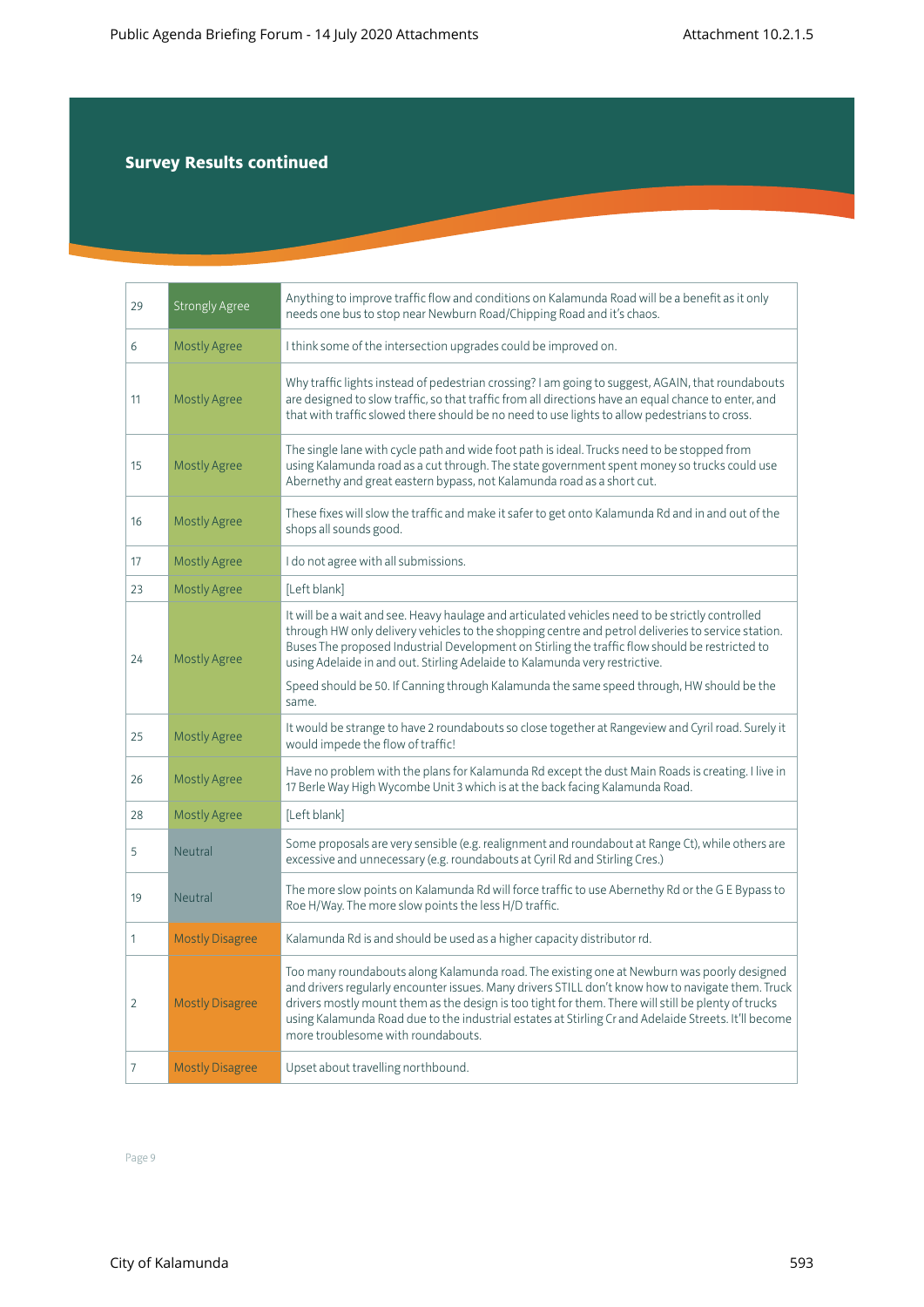| 8  | <b>Mostly Disagree</b>   | I believe that the trucks that use Kalamunda Rd are the reason the road is in such a bad state. As<br>it is well known that roundabouts detour speeding & also excessive truck usage, Kalamunda Rd, I<br>believe, needs a roundabout at both ends, Stirling and also Range view to make an impact of road<br>uses.                                                                                                                                                                                                                                                                                                                                                                                 |
|----|--------------------------|----------------------------------------------------------------------------------------------------------------------------------------------------------------------------------------------------------------------------------------------------------------------------------------------------------------------------------------------------------------------------------------------------------------------------------------------------------------------------------------------------------------------------------------------------------------------------------------------------------------------------------------------------------------------------------------------------|
| 9  | <b>Mostly Disagree</b>   | Why close Fernan? I am waiting for the day there is an accident at Stirling Crescent and Wittenoon<br>Roads, these 2 intersections need a roundabout more urgently than Fernan Road, Cyril Road<br>and the all the tree scraping. The roundabout at Range Court and Hawkevale Road is a long time<br>coming. Range View Road should be a left hand turn only.                                                                                                                                                                                                                                                                                                                                      |
| 12 | <b>Mostly Disagree</b>   | Kalamunda Road is a main thoroughfare & in approx 1.5 km between Roe Highway & Stirling<br>Crescent you plan to introduce a further 3 roundabouts (in addition to the one already at Newburn<br>Rd/Kalamunda Rd) & a pedestrian crossing.<br>Based on the size of the road at present they will be relatively small in size and all they will do<br>is create bottle necks where drivers are required to stop-wait-start, have to deal with/give way<br>to traffic from multiple directions, and/or take unnecessary risks to get on to the roundabout<br>which may or may not be due to their or other driver's frustrations. So how is this going to ease<br>congestion or improve traffic flow? |
| 18 | <b>Mostly Disagree</b>   | No need for a), b) or e). No need from 2025 for b. No need from 2035 for b) as you guys have moved<br>this intersection three times already.                                                                                                                                                                                                                                                                                                                                                                                                                                                                                                                                                       |
| 27 | <b>Mostly Disagree</b>   | There is one corner you forgot to mention - Cnr Plover Rd and Maida Vale Rd-where "KEEP LEFT"<br>sign should be raised extensively so cars do not do a "U" turn and disrupt traffic-this happens on a<br>daily basis.                                                                                                                                                                                                                                                                                                                                                                                                                                                                              |
| 20 | <b>Strongly Disagree</b> | I don't want any roundabouts on Kalamunda Rd and leave Range View Rd.                                                                                                                                                                                                                                                                                                                                                                                                                                                                                                                                                                                                                              |

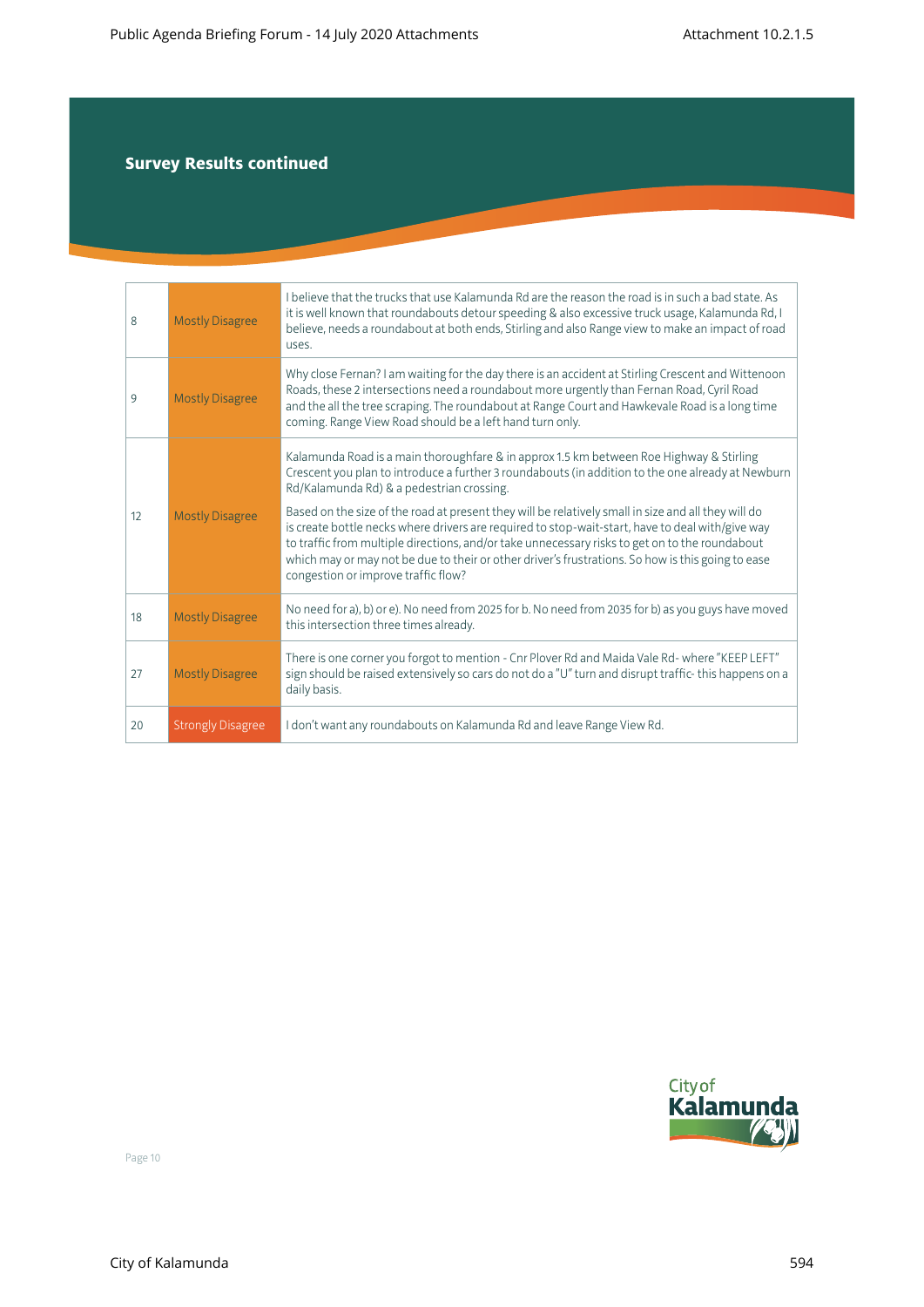

#### Comments:

|                                                                 | Respondent Comment                                                                                                                                                                                                                                                                                                                                            |  |  |
|-----------------------------------------------------------------|---------------------------------------------------------------------------------------------------------------------------------------------------------------------------------------------------------------------------------------------------------------------------------------------------------------------------------------------------------------|--|--|
| Section 1: Between Abernethy and Wittenoom roads                |                                                                                                                                                                                                                                                                                                                                                               |  |  |
| 9                                                               | Why close Fernan? I am waiting for the day there is an accident at Stirling Crescent and Wittenoon Roads, these<br>2 intersections need a roundabout more urgently than Fernan Road, Cyril Road and the all the tree scraping. The<br>roundabout at Range Court and Hawkevale Road is a long time coming. Range View Road should be a left hand turn<br>only. |  |  |
| 18                                                              | Roundabout on Stirling/Kalamunda                                                                                                                                                                                                                                                                                                                              |  |  |
| 19                                                              | Section 1: Wittenoom Rd roundabout?                                                                                                                                                                                                                                                                                                                           |  |  |
| 29                                                              | Good idea                                                                                                                                                                                                                                                                                                                                                     |  |  |
| <b>Section 1A: Between Abernethy Road and Stirling Crescent</b> |                                                                                                                                                                                                                                                                                                                                                               |  |  |
| 14                                                              | There needs to be a plan to ensure trucks using Stirling Cr get to Roe Hwy via Abernethy when Stirling Cr at Roe Hwy<br>closes. Large, sometimes oversize trucks need to stay away from Kalamunda Rd                                                                                                                                                          |  |  |
| 19                                                              | Round about at Stirling Crs Section                                                                                                                                                                                                                                                                                                                           |  |  |
| 24                                                              | A round-a-bout at Stirling now not later                                                                                                                                                                                                                                                                                                                      |  |  |
| 29                                                              | Good idea                                                                                                                                                                                                                                                                                                                                                     |  |  |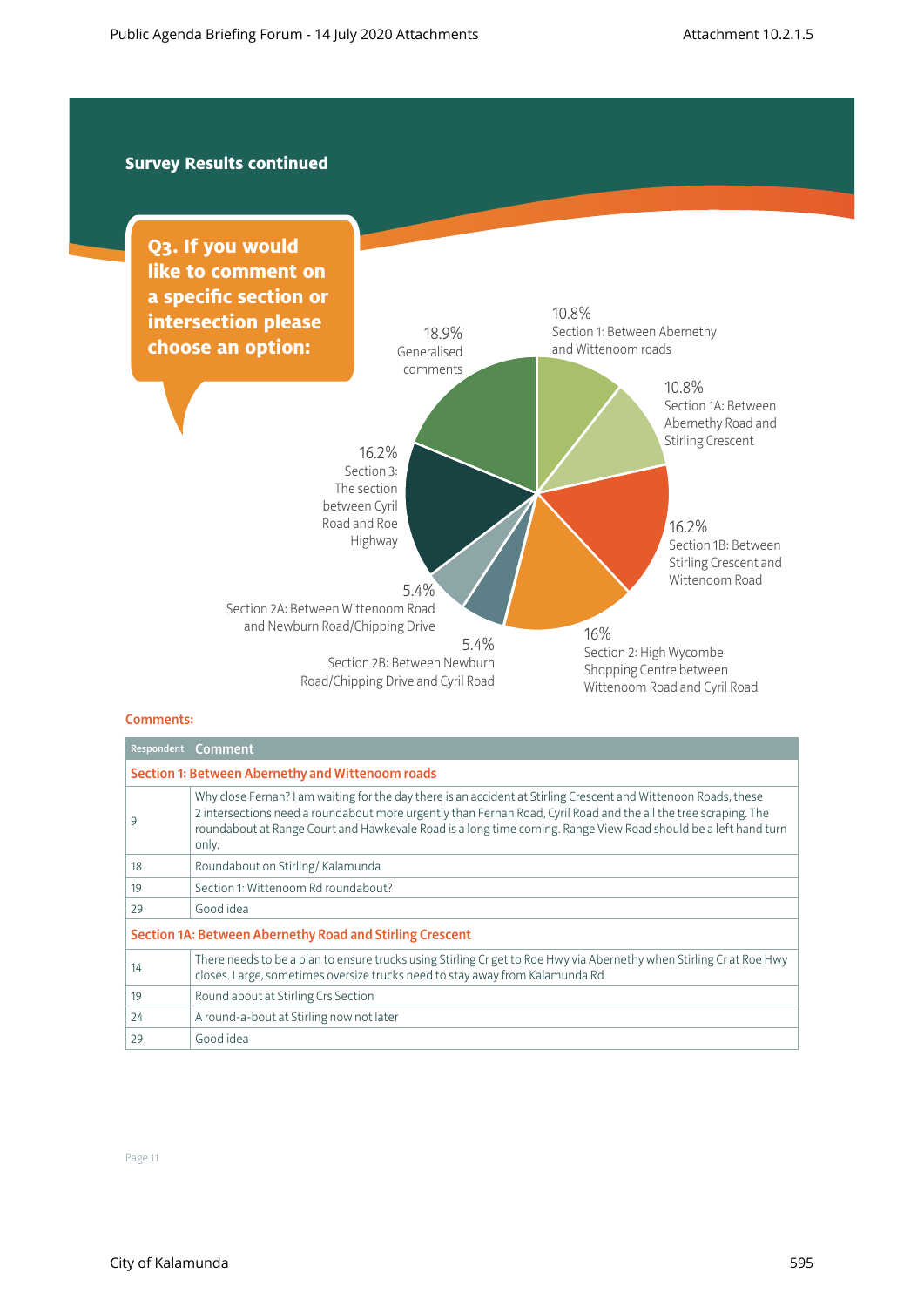|                                                                    | Respondent Comment                                                                                                                                                                                                                                                                                                                                                                                                                                                                                                                                                                                                                                                                          |  |  |
|--------------------------------------------------------------------|---------------------------------------------------------------------------------------------------------------------------------------------------------------------------------------------------------------------------------------------------------------------------------------------------------------------------------------------------------------------------------------------------------------------------------------------------------------------------------------------------------------------------------------------------------------------------------------------------------------------------------------------------------------------------------------------|--|--|
| Section 1B: Between Stirling Crescent and Wittenoom Road           |                                                                                                                                                                                                                                                                                                                                                                                                                                                                                                                                                                                                                                                                                             |  |  |
| 8                                                                  | This is a bad area not to forget Foxton Rd being a huge impact to traffic, maybe a dual lane or oval roundabout will<br>work.                                                                                                                                                                                                                                                                                                                                                                                                                                                                                                                                                               |  |  |
| 13                                                                 | Just wondering why there are no plans for a roundabout at Wittenoom Rd / Kalamunda Rd as a great deal of traffic<br>uses this intersection?                                                                                                                                                                                                                                                                                                                                                                                                                                                                                                                                                 |  |  |
| 19                                                                 | Foxton Byd?                                                                                                                                                                                                                                                                                                                                                                                                                                                                                                                                                                                                                                                                                 |  |  |
| 23                                                                 | Round About Section 2: Roundabout at Fernan                                                                                                                                                                                                                                                                                                                                                                                                                                                                                                                                                                                                                                                 |  |  |
| 24                                                                 | I like the latest landscaping. What are the gumtrees?                                                                                                                                                                                                                                                                                                                                                                                                                                                                                                                                                                                                                                       |  |  |
| 29                                                                 | Good idea                                                                                                                                                                                                                                                                                                                                                                                                                                                                                                                                                                                                                                                                                   |  |  |
| <b>Section 2</b>                                                   |                                                                                                                                                                                                                                                                                                                                                                                                                                                                                                                                                                                                                                                                                             |  |  |
| 14                                                                 | There MUST be a way to force vehicles to turn left out of the shopping centre. Far too often people try to turn right<br>out of the shopping centre and almost cause an accident because they cannot make the illegal sharp turn quickly<br>enough. Does the shopping centre need this many entries/exits? Also, a signalised pedestrian crossing is great,<br>but it needs to be placed correctly to ensure pedestrians will use it All: Roundabouts are the perfect solution to<br>managing traffic flow on Kalamunda Rd. They may not be popular as people do not know how to use them, but if<br>they are appropriately sized, they will be much better than any kind of traffic light. |  |  |
| 17                                                                 | Do away with roundabout at Kalamunda Road and Newburn Road and replace with traffic lights and pedestrian<br>crossing with lights. No roundabout at chipping drive, too close to Roe Hwy lights. There is enough hold ups with all<br>the roundabouts you propose, so think carefully as drivers do not know how to use roundabouts. Traffic lights are<br>the positive way to go, if you need anything, and drivers know what to expect.                                                                                                                                                                                                                                                   |  |  |
| 19                                                                 | Should never been built on a main road. Shire pressure                                                                                                                                                                                                                                                                                                                                                                                                                                                                                                                                                                                                                                      |  |  |
| 24                                                                 | Fernon traffic light. What ever can be used to control the through traffic Section 2B: Once again the big and not<br>too big trucks coming off Roe heading to the industrial in the North Eastern corner, not ours but Swan they park on<br>Kalamunda road at the shops.                                                                                                                                                                                                                                                                                                                                                                                                                    |  |  |
| 28                                                                 | Definitely need a crosswalk. A lot of gophers in the area. I have macular degeneration and I am scared to cross<br>Kalamunda Road.                                                                                                                                                                                                                                                                                                                                                                                                                                                                                                                                                          |  |  |
| 29                                                                 | Good idea                                                                                                                                                                                                                                                                                                                                                                                                                                                                                                                                                                                                                                                                                   |  |  |
| Section 2A: Between Wittenoom Road and Newburn Road/Chipping Drive |                                                                                                                                                                                                                                                                                                                                                                                                                                                                                                                                                                                                                                                                                             |  |  |
| 19                                                                 | Shopping centre exit                                                                                                                                                                                                                                                                                                                                                                                                                                                                                                                                                                                                                                                                        |  |  |
| 29                                                                 | Excellent idea                                                                                                                                                                                                                                                                                                                                                                                                                                                                                                                                                                                                                                                                              |  |  |
| Section 2B: Between Newburn Road/Chipping Drive and Cyril Road     |                                                                                                                                                                                                                                                                                                                                                                                                                                                                                                                                                                                                                                                                                             |  |  |
| 19                                                                 | Kenneth Rd roundabout                                                                                                                                                                                                                                                                                                                                                                                                                                                                                                                                                                                                                                                                       |  |  |
| 29                                                                 | Excellent idea                                                                                                                                                                                                                                                                                                                                                                                                                                                                                                                                                                                                                                                                              |  |  |
|                                                                    | Section 3: The section between Cyril Road and Roe Highway                                                                                                                                                                                                                                                                                                                                                                                                                                                                                                                                                                                                                                   |  |  |
| $\mathbf{1}$                                                       | Roundabout not required at Cyril Rd just a slip lane                                                                                                                                                                                                                                                                                                                                                                                                                                                                                                                                                                                                                                        |  |  |
| 2                                                                  | I don't understand why 2 roundabouts are required in this section. Surely the levels of traffic don't warrant this.                                                                                                                                                                                                                                                                                                                                                                                                                                                                                                                                                                         |  |  |
| 5                                                                  | Streetscaping should be minimal-there's no justification for spending ratepayers' money for aesthetics, when it<br>instead could be spent on practical transport solutions (e.g. converting Kalamunda Road into a dual-carriageway<br>from Roe Hwy to Abernethy Rd)                                                                                                                                                                                                                                                                                                                                                                                                                         |  |  |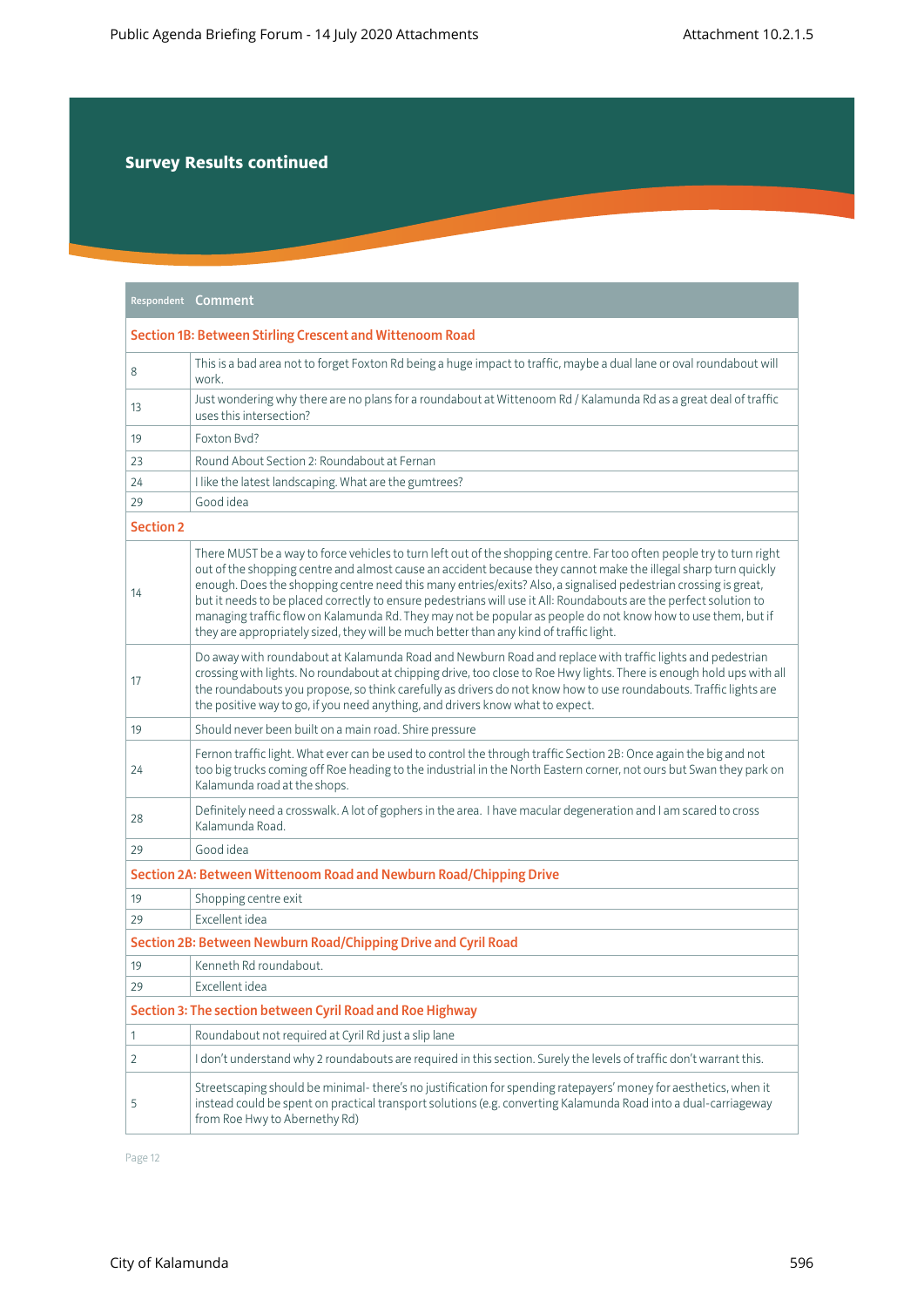| Respondent | Comment                                                                                                                                                                                                                                                                                                                                                                                                                                                                                                                                                                                                                                                                                                                                                                                                                                                                                                                                                                                                                                            |
|------------|----------------------------------------------------------------------------------------------------------------------------------------------------------------------------------------------------------------------------------------------------------------------------------------------------------------------------------------------------------------------------------------------------------------------------------------------------------------------------------------------------------------------------------------------------------------------------------------------------------------------------------------------------------------------------------------------------------------------------------------------------------------------------------------------------------------------------------------------------------------------------------------------------------------------------------------------------------------------------------------------------------------------------------------------------|
| 12         | Specifically relating specifically the roundabout at the intersection of Kalamunda Rd & Range Court. I have already<br>had to deal with the increase in traffic volume (especially trucks) when Kalamunda Rd was upgraded so I am strongly<br>against this proposal because of the direct & significant negative impact this will have on me & my property. I live<br>which sits at the end of the court (same end as the proposed roundabout) & I will be<br>at I<br>impacted more than any other property bordering the proposed roundabout or located in the court. In addition<br>to being close to the proposed roundabout my home sits close to the front of the property which makes me more<br>vulnerable than if it was further back. I understand you want to look after road users but it shouldn't be without<br>regard to home owners who are directly affected who will be forced to live with the changes at the expense of their<br>physical health and mental well-being, nor where the proposed changes may introduce more risk. |
|            | I have made the assumption that Range Court will not only be extended but also widened to allow for optimal traffic<br>flow to the left, right and straight ahead. This would mean that the current bus stop will need to be relocated (to?)<br>& that the trees in front of my property will be removed to allow the current footpath to be redirected along the<br>narrow verge in front of my property. In addition to my main concerns, the removal of the trees will mean my home<br>has nothing to block/diffuse approaching vehicle headlights at night or have some protection from the summer sun.<br>Yes, I can close the blinds & roller shutters but these both block open windows which effectively mean I have no air<br>flow through those rooms.                                                                                                                                                                                                                                                                                   |
|            | Also, your future plans refer to bike lanes and improved shared paths. Is this going to be factored in as part of this<br>proposal or is it going to be done at a later date which may affect me even further?                                                                                                                                                                                                                                                                                                                                                                                                                                                                                                                                                                                                                                                                                                                                                                                                                                     |
|            | I would also like to know how you plan to address my other concerns. The increase in noise & fumes entering my<br>home from: Vehicles Idling/waiting (including loud stereos/exhausts) to turn on to Kalamunda Rd; Increased vehicle<br>activity up/down Range Court; and Vehicles accelerating out of/braking (including hoons, trucks using exhaust<br>brakes) approaching the roundabout. The increase in headlights/emergency service lights shining in to the front<br>of my home at night from: Vehicles turning into Range Court from Kalamunda Rd; Vehicles driving through from<br>Hawkevale Rd, and Vehicles coming up Range Court from Range View Rd.                                                                                                                                                                                                                                                                                                                                                                                   |
|            | The impact to my privacy due to the close proximity of the front of my home to the footpath where people will be<br>able to look into my living room or bedroom. It will also be impacted due to traffic flow coming closer to my side<br>boundary where higher vehicles will be able to see over the fence and into my yard & kitchen/dining area. My safety<br>will be impacted & the potential for damage to me/my car will increase as access to my property will be very close to<br>where vehicles exit the roundabout on to Range Court.                                                                                                                                                                                                                                                                                                                                                                                                                                                                                                    |
|            | As I slow down, or required to stop due to my driveway being blocked, then the potential to be rear ended is very<br>likely. There is also the increased risk of damage to my home because of an out control vehicle entering/exiting the<br>roundabout. If this occurred then it may also affect my ability to adequately secure my home while waiting repairs.<br>I'm sure there is more that I haven't identified that may not even be known for years (home structural integrity or<br>land stability from vibration when building the roundabout or traffic vibration) but just looking at the ones listed I<br>am pretty sure that the value of my property will also decrease even after all the repairs/improvements I have made.                                                                                                                                                                                                                                                                                                          |
|            | Finally, I am currently able to have a skip bin for rubbish removal from the shire but these can only be positioned on<br>the verge. So if I don't have a verge how does this work? Will this no longer be available to me? Thank you for taking<br>the time to read this and I look forward to hearing from you.                                                                                                                                                                                                                                                                                                                                                                                                                                                                                                                                                                                                                                                                                                                                  |
| 15         | The position of the road into Hawkevale road is dangerous. Its original position removes the danger of cars turning<br>into the first 2 properties on the west side of Hawkevale road. Why do you need to move its original position? This is<br>just adding to the cost and there will be no clear advantage in moving it's position.                                                                                                                                                                                                                                                                                                                                                                                                                                                                                                                                                                                                                                                                                                             |
| 29         | Excellent idea                                                                                                                                                                                                                                                                                                                                                                                                                                                                                                                                                                                                                                                                                                                                                                                                                                                                                                                                                                                                                                     |